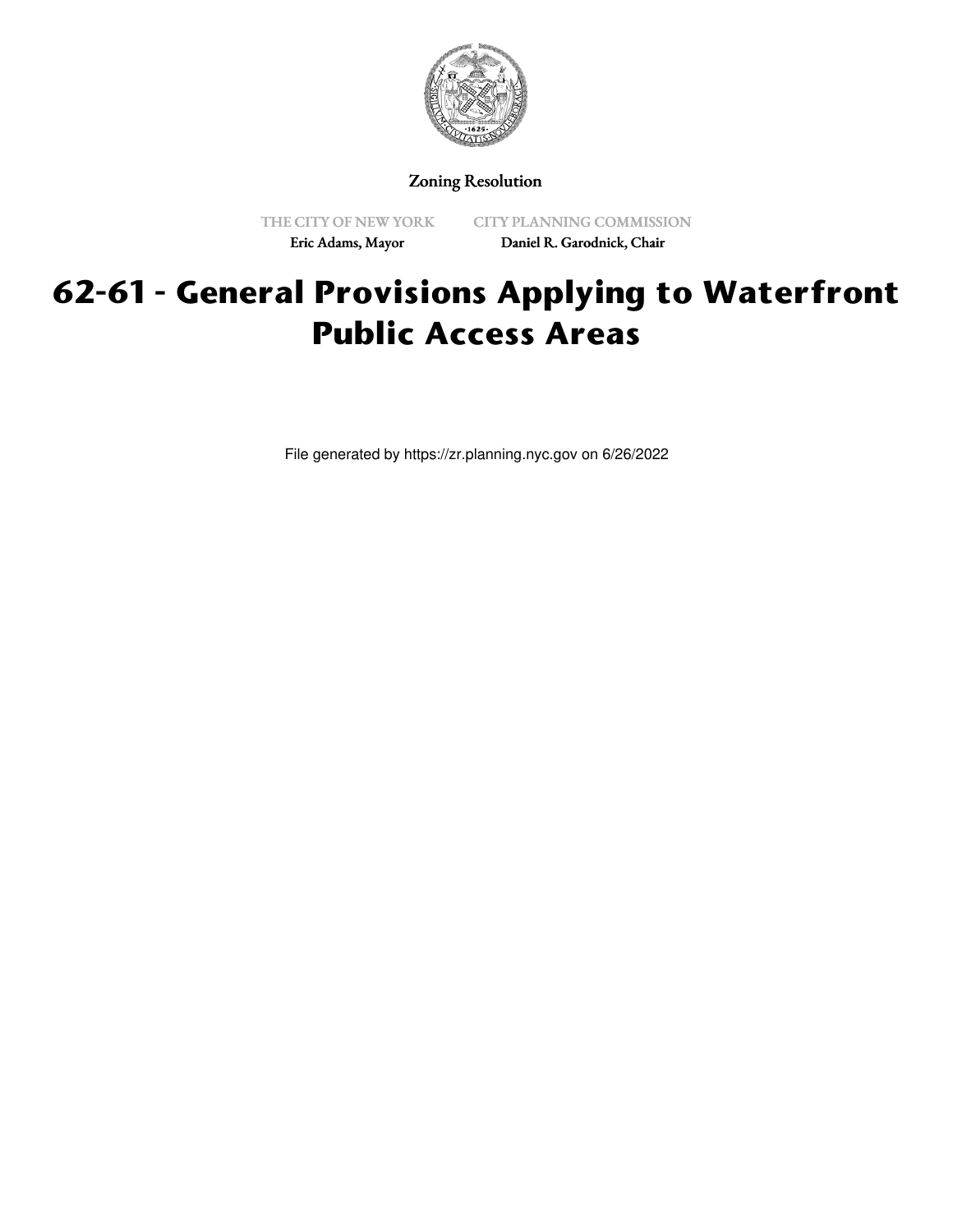### **62-61 - General Provisions Applying to Waterfront Public Access Areas**

LAST AMENDED 5/12/2021

- (a) All #waterfront public access areas# shall be unobstructed from their lowest level to the sky, except as set forth in Section 62-611 (Permitted obstructions). The lowest level of any portion of a #waterfront public access area# shall be determined by the elevation of the adjoining portion on the same or an adjoining #zoning lot# or the public sidewalk to which it connects. Reference elevations shall be established from the public sidewalks, #waterfront yard# levels and the elevations previously established by adjoining #zoning lots# at #lot line# intersections of a waterfront public access network, as applicable.
- (b) The minimum required circulation path shall be connected and continuous through all #waterfront public access areas# on adjacent #zoning lots#.
- (c) #Waterfront public access areas# shall be accessible to persons with physical disabilities in accordance with the Americans with Disabilities Act and the American National Standards Institute (ANSI) design guidelines.
- (d) All #waterfront public access areas# improved for public access shall meet the following regulations for site grading:
	- (1) In required circulation paths:
		- (i) for cross-sectional grading regulations (perpendicular to the general direction of pedestrian movement), the minimum slope of a required circulation path shall be one and one-half percent to allow for positive drainage and the maximum slope shall be three percent. Steps and stairways accommodating a crosssectional grade change are only permitted outside of the required circulation path(s).
		- (ii) for longitudinal grading controls (parallel to the general direction of pedestrian movement), grade changes shall be permitted along the length of a required circulation path by means of steps or ramps in compliance with the requirements for handicapped accessibility.
	- (2) In required planting areas, including screening buffers:

Within three feet of the edge of any planting area, the grade level of such planting area shall be no more than three feet higher or lower than the adjoining level of the pedestrian circulation path.

(e) Vehicle and emergency access

Vehicular access is prohibited within #waterfront public access areas# except for emergency and maintenance vehicular access. Parking areas, passenger drop-offs, driveways, loading berths and #building# trash storage facilities are not permitted within, or allowed to be accessed or serviced through, a #waterfront public access area#, except for vehicular access to drop-offs and other required services #accessory# to docking facilities or to #development# on a #pier# or #floating structure#.

Such vehicular ways shall be used only to provide access across the #shore public walkway#. No single driveway shall exceed a width of 25 feet. Bollards shall be installed in accordance with Section 62-651. A minimum 12 inch paved border shall be installed along the driveway boundaries and shall have a color distinct from the paving of the adjoining paved surface.

Vehicular roadways are permitted as part of an #upland connection# in accordance with the regulations of Section 62-56.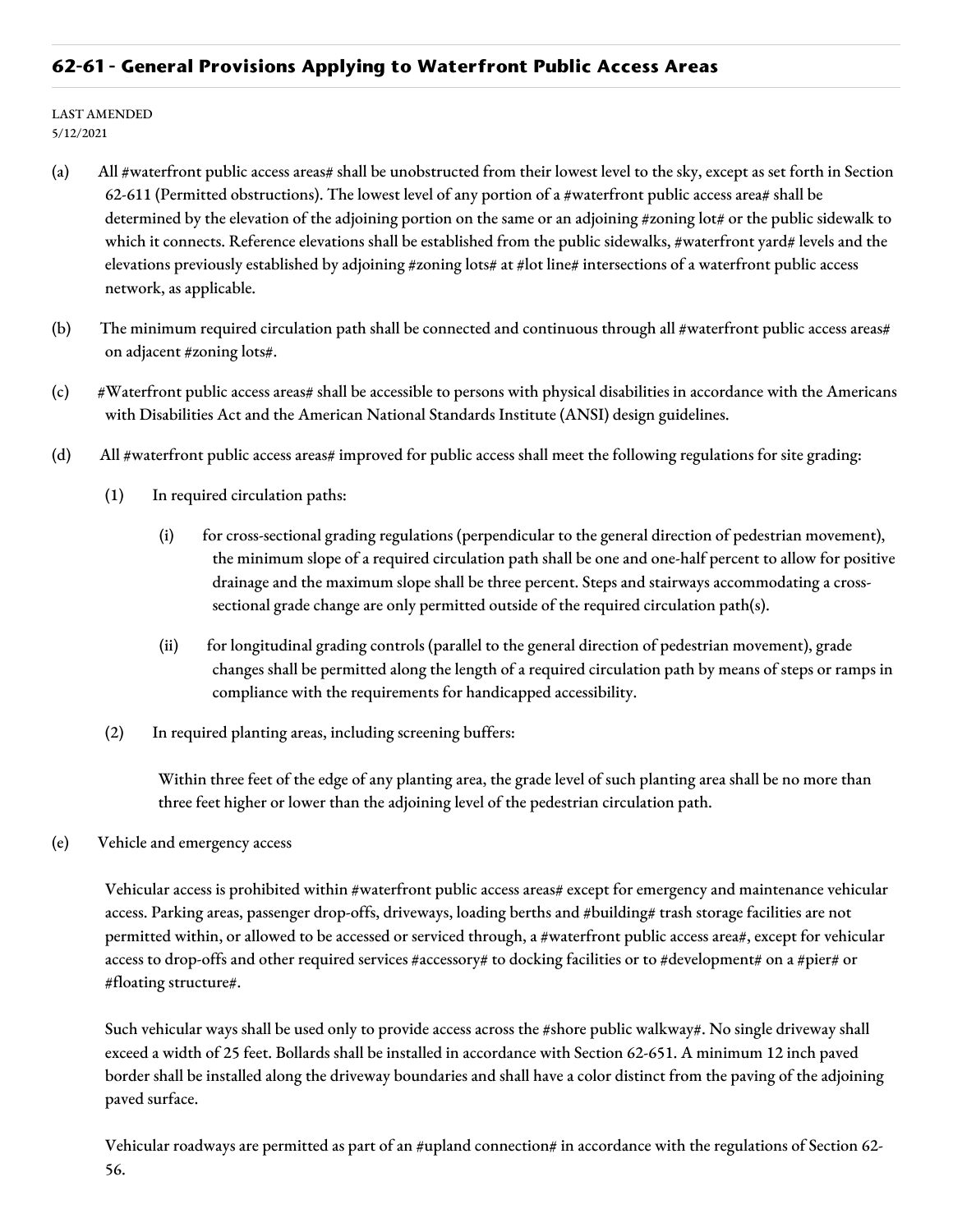Any vehicular roadway crossing a required #waterfront public access area# shall comply with the requirements for paving in Section 62-656.

## **62-611 - Permitted obstructions**

#### LAST AMENDED 5/12/2021

#Waterfront public access areas# shall be unobstructed from their lowest level to the sky except that the obstructions listed in this Section shall be permitted, as applicable. However, no obstructions of any kind shall be permitted within a required circulation path, except as specifically set forth herein.

(a) In all areas

- (1) Trees and other plant materials, including grasses, vines, shrubs and flowers, watering equipment, arbors, trellises, observation decks, retaining walls;
- (2) Seating, litter receptacles, drinking fountains, other outdoor furniture;
- (3) Fountains, reflecting pools, waterfalls, sculptures and other works of art, temporary exhibitions;
- (4) Guardrails, bollards, gates and other protective barriers, in accordance with Section 62-651;
- (5) Lights and lighting stanchions, flag poles, exercise and other recreational equipment;
- (6) Kiosks and open air cafes

Where a kiosk is provided, it shall occupy an area no greater than 150 square feet, including roofed areas. A kiosk may be freestanding or attached on only one side to a #building# wall. Any area occupied by a kiosk shall be excluded from the definition of #floor area#, and may only be occupied by news or magazine stands, food stands, flower stands, bicycle rental stands, information booths or #uses# #accessory# to permitted WD #uses#, as permitted by the applicable district #use# regulations or as modified by Section 62-29.

Open air cafes shall be permanently unenclosed except that they may have a temporary fabric roof. No kitchen equipment shall be installed within an open air cafe. Kitchen equipment may be contained in a kiosk adjoining the open air cafe.

Notwithstanding the provisions of Section 32-41 (Enclosure Within Buildings), outdoor eating services or #uses# occupying kiosks may serve customers on a #waterfront public access area# through open windows;

- (7) Structural landscaped berms and associated flood gates, including emergency egress systems that are assembled prior to a storm and removed thereafter, provided the height of such berm does not exceed the #flood-resistant construction elevation# required on the #zoning lot# or five feet above the lowest adjoining grade of the #waterfront yard# established pursuant to Section 62-332 (Rear yards and waterfront yards), whichever is higher;
- (8) Temporary flood control devices and associated permanent fixtures, including emergency egress systems that are assembled prior to a storm and removed thereafter. Permanent fixtures for self-standing flood control devices shall be flush-to-grade, and shall be permitted obstructions within a required circulation path.